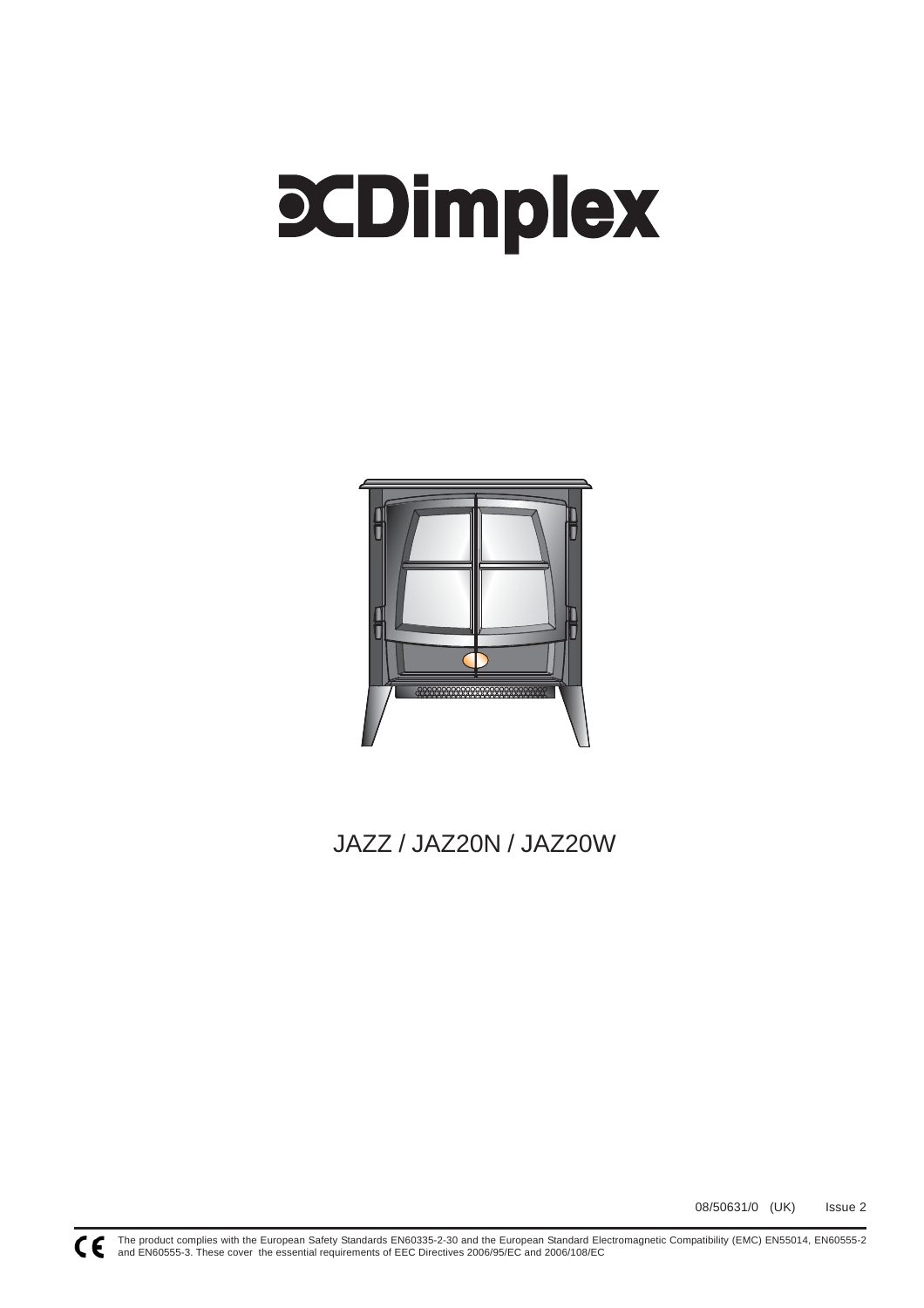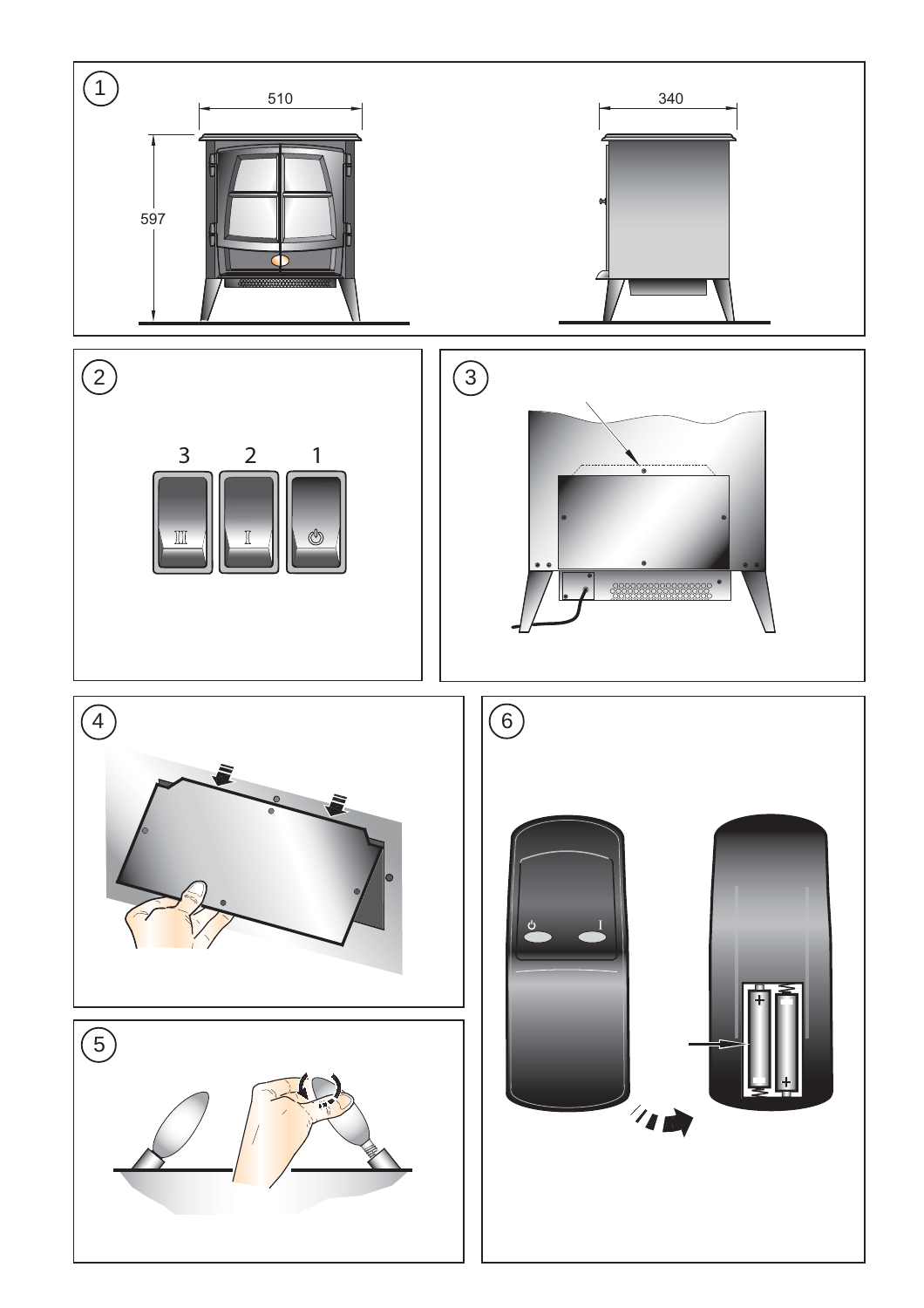#### **Important Safety Advice**

**When using electrical appliances, basic precautions should always be followed to reduce the risk of fire, electrical shock and injury to persons, including the following:**

**If the appliance is damaged, check with the supplier before installation and operation.**

**Do not use outdoors.**

**Do not use in the immediate surroundings of a bath, shower or swimming pool.**

**Do not locate the heater immediately below a fixed socket outlet or connection box.**

**Do not cover the heater. Do not place material or garments on the heater, or obstruct the air circulation around the heater, for instance by curtains or furniture, as this could cause overheating and a fire risk.**

**This appliance is not intended for use by children or other persons without assistance or supervision if their physical, sensory or mental capabilities prevent them from using it safely. Children should be supervised to ensure that they do not play with the appliance. Do not use this heater in series with a thermal control, a program controller, a timer or any other device that switches on the heat automatically, since a fire risk exists when the heater is accidentally covered or displaced.**

**Ensure that furniture, curtains or other combustible material are positioned no closer than 1 metre from the heater.**

**In the event of a fault unplug the heater.**

**Unplug the heater when not required for long periods.**

**Although this heater complies with safety standards, we do not recommend its use on deep pile carpets or on long hair type of rugs.**

**The appliance must be positioned so that the plug is accessible.**

**If the supply cord is damaged it must be replaced by the manufacturer or service agent or a similarly qualified person in order to avoid a hazard.**

**Keep the supply cord away from the front of the heater.**

**Warning: In order to avoid a hazard due to inadvertent resetting of the thermal cut-out, this appliance must not be supplied through an external switching device, such as a timer, or connected to a circuit that is regularly switched on and off by the utility.**

#### **General**

Unpack the heater carefully and retain the packaging for possible future use, in the event of moving or returning the fire to your supplier. These models are designed to be free standing and are normally positioned against a wall.

The fire incorporates a flame effect, which can be used with or without heating, so that the comforting effect may be enjoyed at any time of the year. Using the flame effect on its own only requires little electricity. A choice of 1kW or 2kW heat output is provided by the fan heater, which is located at the bottom of the unit.

Before connecting the heater check that the supply voltage is the same as that stated on the heater.

Please note: Used in an environment where background noise is very low, it may be possible to hear a sound which is related to the operation of the flame effect. This is normal and should not be a cause for concern.

#### **Electrical connection**

#### **WARNING – THIS APPLIANCE MUST BE EARTHED.**

This heater must be used on an  $AC \sim$  supply only and the voltage marked on the heater must correspond to the supply voltage. Before switching on, please read the safety warnings and operating instructions.

#### **Controls** - see **Fig. 2**

These switches provide a choice of heat settings, The appliance is in standby mode when the mainslead is plugged in. This is indicated by the red neon behind the flame effect screen. The two selector switches are in the ON position when the side with the markings on (i.e. **I**, or **II**) is pushed in.

Push button switch 1  $\bigcirc$  Controls the electricity supply to the heater and flame effect. Press I for 'ON' and 0 for 'Standby'.If both selector switches 2 and 3 are in the OFF position, the product works on flame effect only.on for heater to operate with or without heat.

Selector Switch 2 (I) Provides 1kW heat output

Selector Switch 3 (II) Provides 2kW output with switch 2

#### **Remote control** - see **Fig. 6**

The maximum range of use is  $\sim$  15 metres.

Warning: It takes time for the receiver to respond to the transmitter. Do not press the buttons more than once within two seconds for correct operation.

### **Battery information** - see **Fig. 6**

- 1. Slide open the battery cover on the back of the remote control
- 2. Install AAA batteries into the remote control
- 3. Replace the battery cover.

### **Discard leaking batteries**

Dispose of batteries in the proper manner according to provincial and local regulations.

Any battery may leak electrolyte if mixed with a different battery type, if inserted incorrectly, if all the batteries are not replaced at the same time, if disposed of in a fire, or if an attempt is made to charge a battery not intended to be recharged.

### **Lamp Replacement** - see **Fig. 3, Fig. 4 and Fig. 5**

The lamps are located behind the back panel. To gain access to the lamps, the screws indicated in **Fig. 3** which secure the back panel, must be removed.

Remove and slide out panel as indicated on **Fig. 4**.

Remove the defective lamp by unscrewing it as shown in **Fig. 5**.

Replace with a 60W E14 SES Clear candle lamp. Take care not to over-tighten the lamp.

Refit the back panel and secure with the screws.

#### **Thermal Safety Cut-out**

The built-in overheat cut-out switches off the appliance automatically in the event of a fault. Switch off the appliance or disconnect the mains plug from the socket. After a short cooling down phase, the appliance is ready for use again. If the fault should occur again, see your local dealer.

#### **Maintenance**

**WARNING: ALWAYS DISCONNECT FROM THE POWER SUPPLY BEFORE ATTEMPTING ANY MAINTENANCE.**

#### **Cleaning**

#### **WARNING – ALWAYS DISCONNECT FROM THE POWER SUPPLY BEFORE CLEANING THE HEATER.**

For general cleaning use a soft clean duster – never use abrasive cleaners. The glass viewing screen should be cleaned carefully with a soft cloth. DO NOT use proprietary glass cleaners.

To remove any accumulation of dust or fluff the soft brush attachment of a vacuum cleaner should occasionally be used to clean the outlet grille of the fan heater.

# **Recycling**



For electrical products sold within the European Community.

At the end of the electrical products useful life it should not be disposed of with household waste. Please recycle where facilities exist. Check with your Local Authority or retailer for recycling advice in your country.

# **After Sales Service**

Your product is guaranteed for one year from the date of purchase. Within this period, we undertake to repair or exchange this product free of charge (excluding lamps & subject to availability) provided it has been installed and operated in accordance with these instructions. Your rights under this guarantee are additional to your statutory rights,

which in turn are not affected by this guarantee.

Should you require after sales information or assistance witn this product please go to **www.dimplex.co.uk** where you will find our self help guide by clicking on "After Sales" or ring our help desk on 0845 600 5111 (UK) or 01 842 4833 (R.O.I).

Spare parts are also available on the website **www.dimplex.co.uk.** Please retain your receipt as proof of purchase.